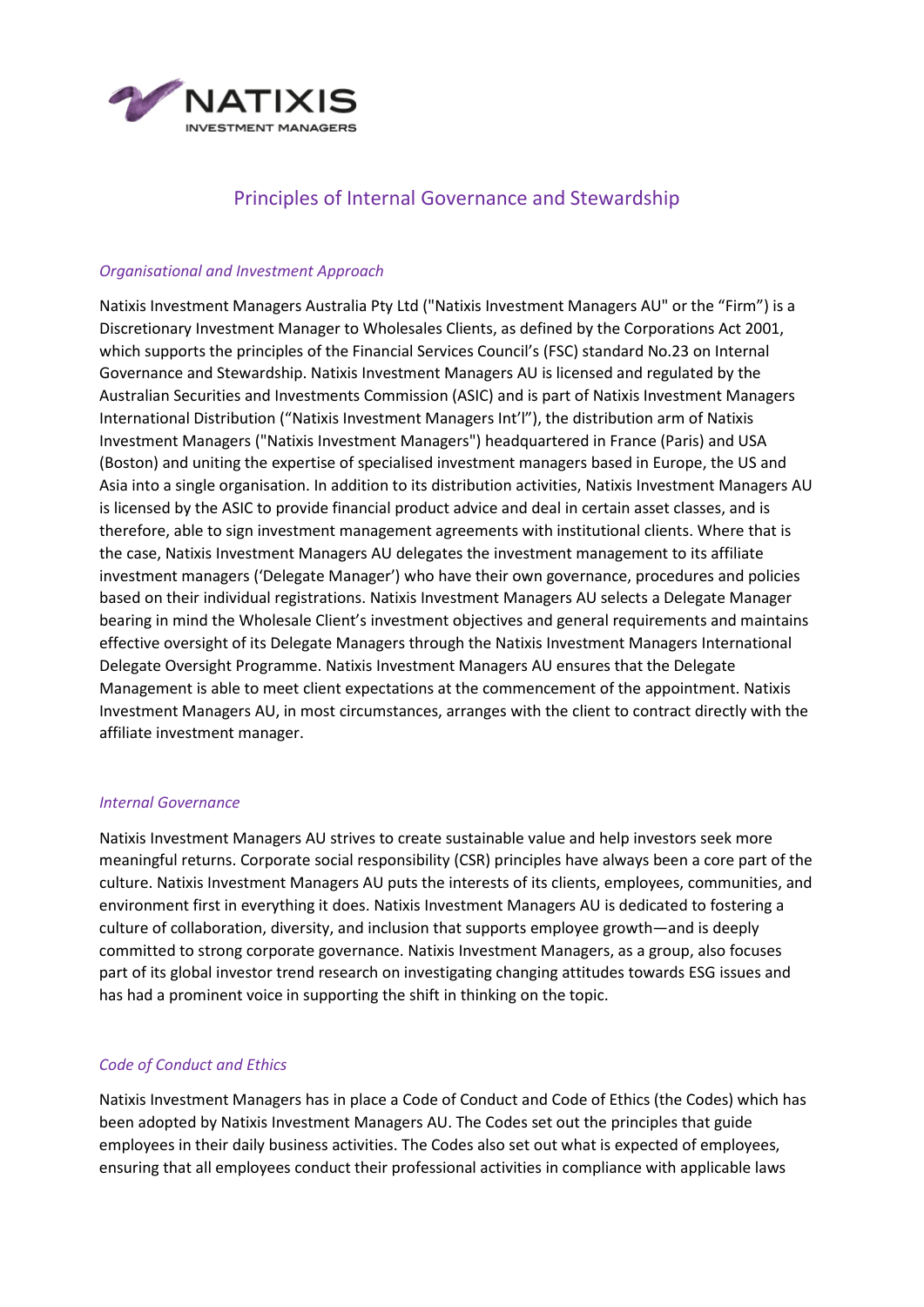and regulations, internal policies and procedures of the Firm, and in accordance with the highest ethical and professional standards. The Code of Ethics includes procedures covering personal trade reporting and gifts and entertainment requirements. Each Natixis Investment Managers AU employee is required to certify annually that they have read and understand the policies and procedures applicable to them, including the Codes.

# *Conflicts of Interest*

Natixis Investment Managers AU, as a regulated entity, has in place a policy covering the management of conflicts of interest. The policy sets out the principles and guidelines for identifying, preventing, managing, monitoring, recording and, where relevant, disclosing existing or potential conflicts and protecting the interests of the Firm's clients, funds managed or promoted by the Firm. Because the Firm is a member of the Natixis Investment Managers group, the Policy also takes into account any circumstances of which the Firm is or should be aware concerning the structure and business activities of affiliated companies that may give rise to a conflict of interest between the Firm, its clients, Funds and Investors.

# *Compliance and Risk*

Natixis Investment Managers, incorporating Natixis Investment Managers AU, has put in place dedicated compliance and risk frameworks to monitor and assess the adherence its policies, procedures and operations. Compliance is tasked with identifying any compliance exceptions. Where an exception has been detected, the compliance team will then set out the steps to be taken to rectify, and will recommend appropriate improvements to processes and systems. Risk is tasked with the identification of the operational risk which may affect Natixis Investment Managers, including Natixis Investment Managers AU, and evaluating the likelihood, consequences and impact of those risks. Where there has been a breakdown of an operational process, Risk will assess any remediation required, and re-evaluate the processes put in place. Both Compliance and Risk regularly provide reports to senior management, including the Natixis Investment Managers AU board.

## *Best Execution and Trade Allocation*

Natixis Investment Managers AU is committed to ensuring that all clients are treated equally and fairly and transactions are executed in the best interest of its clients. The delegate managers have tailored order execution procedures based on market characteristics of the subject asset class and their applicable regulatory requirements. Where an order is aggregated with one or more other client orders and the aggregated order is partially executed, the delegate manager shall allocate the related trades in accordance with its order allocation policy. Natixis Investment Managers AU maintains effective oversight of its Delegate Managers through the Natixis Investment Managers International Delegate Oversight Programme.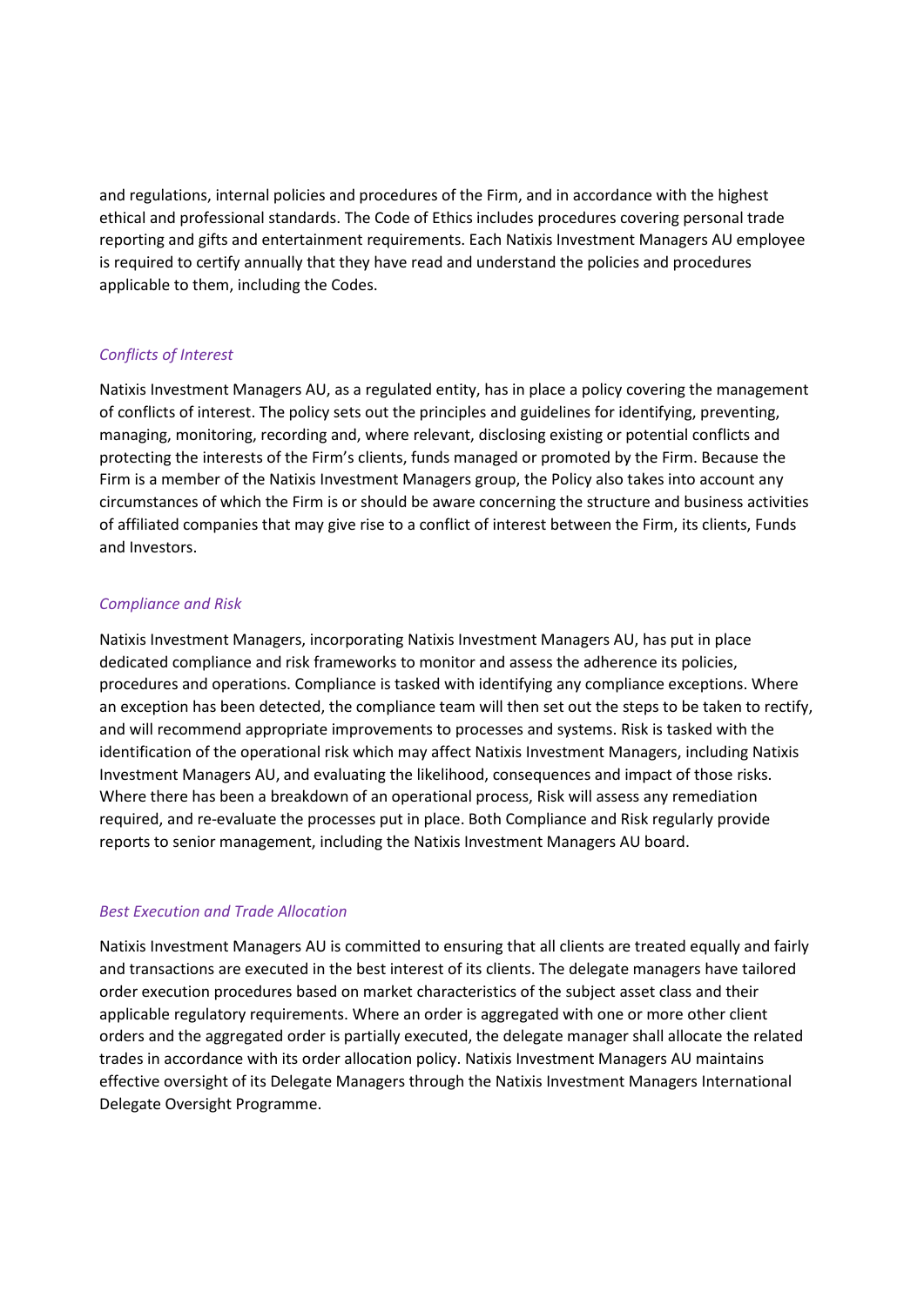#### *Brokerage and Commissions*

Natixis Investment Managers AU itself does not pay or receive any brokerage nor has in place any "soft dollar" arrangements for external research. Delegate Managers operate independently under their own trading policies and procedures, and where permitted in their jurisdiction, may include "soft dollar" arrangements for the provision of external research services. Natixis Investment Managers AU maintains effective oversight of its Delegate Managers through the Natixis Investment Managers International Delegate Oversight Programme to ensure its clients are treated fairly and transactions are executed in their best interest.

#### *Remuneration Policy*

The Natixis Investment Managers remuneration policy, which includes Natixis Investment Managers AU, is designed to support overall business strategy, including the attraction, motivation, and retention of talented staff necessary to create long-term sustained value for Natixis Investment Managers and to promote sound and effective risk management and discourage risk-taking that exceeds the level of tolerated risk of Natixis Investment Managers. Remuneration consists of a base salary and a variable incentive. Base salaries are designed to provide a competitive, basic level of remuneration consistent with the employee's responsibilities and the relevant external labour market. Annual incentives are designed to provide remuneration linked to the Natixis group performance, and the individual employees' performance, consistent with their business objectives and accomplishments.

#### *Whistleblower Protection Policy*

Natixis Investment Managers AU understands that maintaining the trust of our clients, shareholders, business partners, employees and the wider community in our activities is critically important. Natixis Investment Managers AU, as part of its Code of Ethics, has in place rights and protections for employees who have raised concerns, be that internally or to a regulatory authority.

## *Training and Development*

Natixis Investment Managers AU has an obligation to ensure that its representatives (its employees and any authorized representatives) are adequately trained and experienced to competently carry out their activities in the provision of financial services. Natixis Investment Managers AU's recruitment and appointment processes assists in appointing / employing the right people. Natixis Investment Managers AU aims to ensure that the skills, abilities and knowledge of Natixis Investment Managers AU's people remain current. Natixis Investment Managers AU utilizes a combination of internal and external sources to meet its aims.